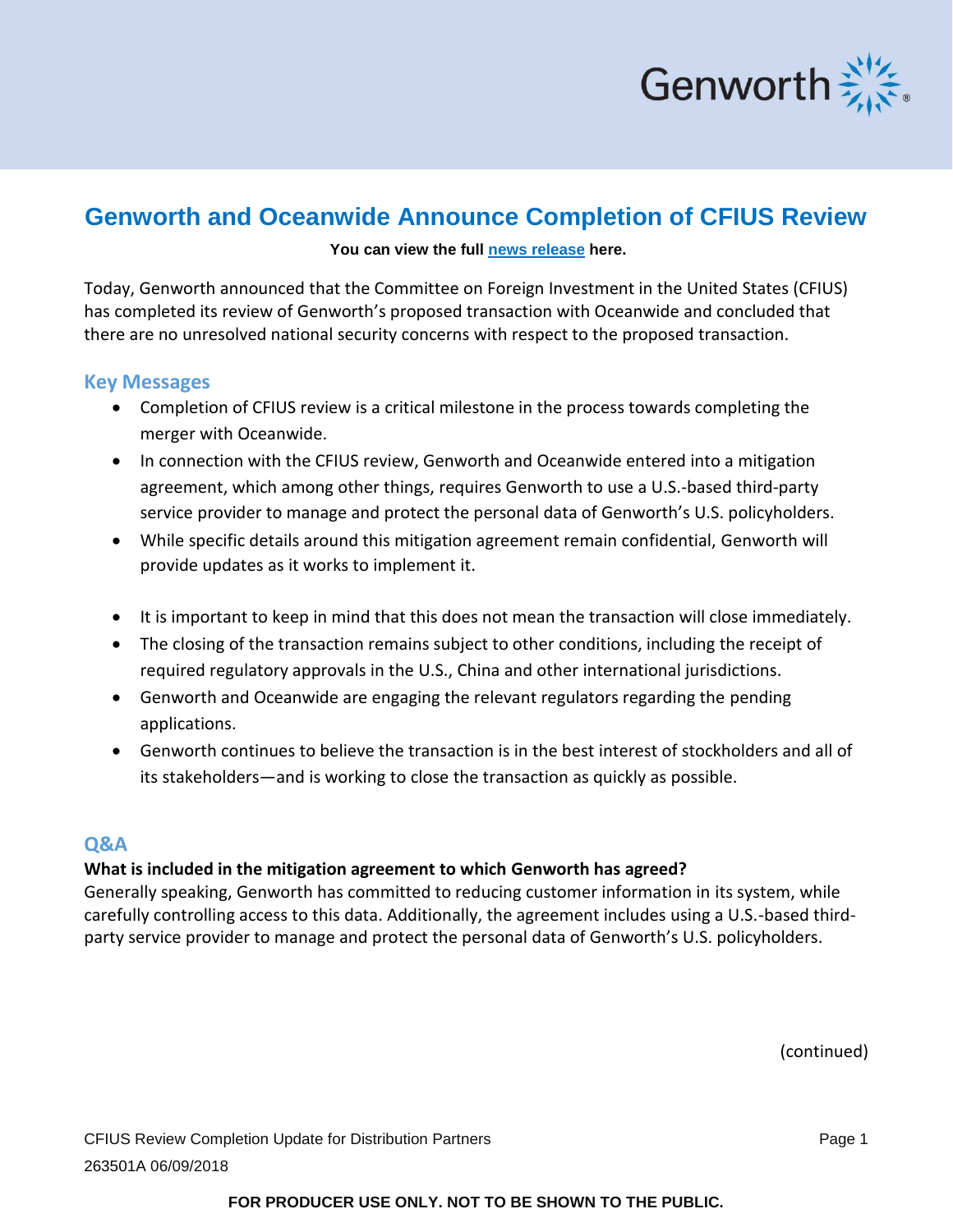### **What were the national security concerns and how did Genworth address them?**

Every regulator looks at proposed transactions through a different lens. CFIUS reviews transactions that could result in control of a U.S. business by a foreign person, in order to determine the effect of such transactions on the national security of the United States.

Their concerns were addressed through the mitigation agreement referenced in the press release that, among other things, requires Genworth to use a U.S.-based third-party service provider to manage and protect the personal data of Genworth's U.S. policyholders.

# **Now that CFIUS has completed its review, when does Genworth expect the transaction with Oceanwide to close?**

In addition to CFIUS review, the closing of the transaction remains subject to other conditions, including the receipt of required regulatory approvals in the U.S., China and other international jurisdictions, so it is difficult to predict when the closing will occur.

### **Does completing CFIUS review guarantee that the deal will close?**

Completing CFIUS review is a critical step in the process, but the deal still must be approved by numerous other state, federal and country regulatory jurisdictions. Genworth and Oceanwide continue to work closely with the regulators reviewing the transaction to close the transaction as soon as possible.

### **What are next steps in Genworth's efforts to close the deal?**

Genworth will be focusing on gaining approval for the transaction from the remaining regulators who must approve the transaction, as well as implementing the measures to which it has agreed.

# **Does Genworth anticipate having to extend the merger agreement beyond July 1?**

Please keep in mind that the termination date simply signifies the date at which either party can choose to terminate the proposed transaction without penalty—not that the efforts will come to an end. Both Genworth and Oceanwide remain committed to closing the transaction as soon as possible. Genworth will provide an update as soon as it can.

### **Cautionary Note Regarding Forward-Looking Statements**

This communication includes certain statements that may constitute "forward-looking statements" within the meaning of the federal securities laws, including Section 27A of the Securities Act of 1933, as amended, and Section 21E of the Securities Exchange Act of 1934, as amended. Forward-looking statements may be identified by words such as "expects," "intends," "anticipates," "plans," "believes," "seeks," "estimates," "will" or words of similar meaning and include, but are not limited to, statements regarding the closing of the transaction and obtaining relevant regulatory approvals. Forwardlooking statements are based on management's current expectations and assumptions, which are subject to inherent uncertainties, risks and changes in circumstances that are difficult to predict. Actual outcomes and results may differ materially from those in the forward-looking statements and factors that may cause such a difference include, but are not limited to, risks and uncertainties related to: (i) the risk that the transaction may not be completed in a timely manner or at all, which may adversely affect Genworth's business and the price of Genworth's common stock; (ii) the parties' inability to obtain regulatory approvals, or the possibility that regulatory approvals may further delay the transaction or will not be

CFIUS Review Completion Update for Distribution Partners **Page 2** and 2 263501A 06/09/2018

### **FOR PRODUCER USE ONLY. NOT TO BE SHOWN TO THE PUBLIC.**